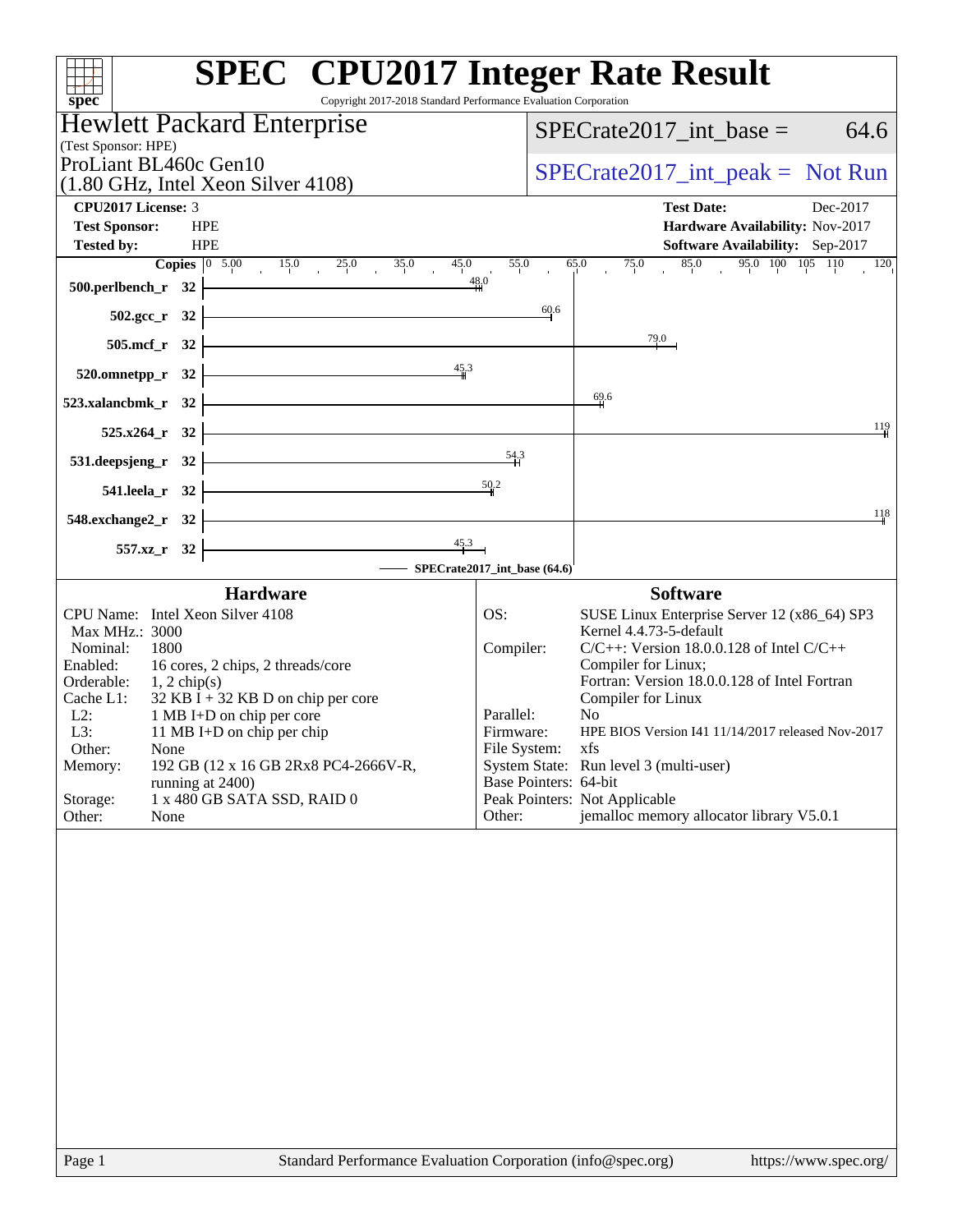

Copyright 2017-2018 Standard Performance Evaluation Corporation

### Hewlett Packard Enterprise

(Test Sponsor: HPE)

(1.80 GHz, Intel Xeon Silver 4108)

 $SPECTate2017\_int\_base = 64.6$ 

## ProLiant BL460c Gen10  $SPECTA = 108$   $SPECTA = 108$   $SPECTA = 108$

**[CPU2017 License:](http://www.spec.org/auto/cpu2017/Docs/result-fields.html#CPU2017License)** 3 **[Test Date:](http://www.spec.org/auto/cpu2017/Docs/result-fields.html#TestDate)** Dec-2017 **[Test Sponsor:](http://www.spec.org/auto/cpu2017/Docs/result-fields.html#TestSponsor)** HPE **[Hardware Availability:](http://www.spec.org/auto/cpu2017/Docs/result-fields.html#HardwareAvailability)** Nov-2017 **[Tested by:](http://www.spec.org/auto/cpu2017/Docs/result-fields.html#Testedby)** HPE **[Software Availability:](http://www.spec.org/auto/cpu2017/Docs/result-fields.html#SoftwareAvailability)** Sep-2017

#### **[Results Table](http://www.spec.org/auto/cpu2017/Docs/result-fields.html#ResultsTable)**

| <b>Base</b>                                 |               |                |            |                | <b>Peak</b> |                |             |               |                |              |                |              |                |              |
|---------------------------------------------|---------------|----------------|------------|----------------|-------------|----------------|-------------|---------------|----------------|--------------|----------------|--------------|----------------|--------------|
| <b>Benchmark</b>                            | <b>Copies</b> | <b>Seconds</b> | Ratio      | <b>Seconds</b> | Ratio       | <b>Seconds</b> | Ratio       | <b>Copies</b> | <b>Seconds</b> | <b>Ratio</b> | <b>Seconds</b> | <b>Ratio</b> | <b>Seconds</b> | <b>Ratio</b> |
| $500.$ perlbench_r                          | 32            | 1061           | 48.0       | 1053           | 48.4        | 1073           | 47.5        |               |                |              |                |              |                |              |
| $502.\text{sec}$                            | 32            | 748            | 60.6       | 747            | 60.7        | 750            | 60.4        |               |                |              |                |              |                |              |
| $505$ .mcf r                                | 32            | 628            | 82.3       | 655            | 78.9        | 655            | <b>79.0</b> |               |                |              |                |              |                |              |
| 520.omnetpp_r                               | 32            | 931            | 45.1       | 919            | 45.7        | 927            | 45.3        |               |                |              |                |              |                |              |
| 523.xalancbmk r                             | 32            | 486            | 69.6       | 489            | 69.1        | 485            | 69.7        |               |                |              |                |              |                |              |
| 525.x264 r                                  | 32            | 472            | <u>119</u> | 471            | 119         | 473            | 119         |               |                |              |                |              |                |              |
| $531.$ deepsjeng $_r$                       | 32            | 666            | 55.0       | 675            | 54.3        | 677            | 54.2        |               |                |              |                |              |                |              |
| 541.leela_r                                 | 32            | 1056           | 50.2       | 1049           | 50.5        | 1058           | 50.1        |               |                |              |                |              |                |              |
| 548.exchange2_r                             | 32            | 709            | 118        | 708            | 118         | 707            | 119         |               |                |              |                |              |                |              |
| 557.xz r                                    | 32            | 706            | 49.0       | 763            | 45.3        | 764            | 45.2        |               |                |              |                |              |                |              |
| $SPECrate2017$ int base =<br>64.6           |               |                |            |                |             |                |             |               |                |              |                |              |                |              |
| $SPECrate2017$ int peak =<br><b>Not Run</b> |               |                |            |                |             |                |             |               |                |              |                |              |                |              |

Results appear in the [order in which they were run.](http://www.spec.org/auto/cpu2017/Docs/result-fields.html#RunOrder) Bold underlined text [indicates a median measurement.](http://www.spec.org/auto/cpu2017/Docs/result-fields.html#Median)

#### **[Submit Notes](http://www.spec.org/auto/cpu2017/Docs/result-fields.html#SubmitNotes)**

 The numactl mechanism was used to bind copies to processors. The config file option 'submit' was used to generate numactl commands to bind each copy to a specific processor. For details, please see the config file.

### **[Operating System Notes](http://www.spec.org/auto/cpu2017/Docs/result-fields.html#OperatingSystemNotes)**

 Stack size set to unlimited using "ulimit -s unlimited" Prior to runcpu invocation Filesystem page cache synced and cleared with: sync; echo 3> /proc/sys/vm/drop\_caches runcpu command invoked through numactl i.e.: numactl --interleave=all runcpu <etc> irqbalance disabled with "service irqbalance stop" tuned profile set with "tuned-adm profile throughput-performance" VM Dirty ratio was set to 40 using "echo 40 > /proc/sys/vm/dirty\_ratio" Numa balancing was disabled using "echo 0 > /proc/sys/kernel/numa\_balancing"

### **[General Notes](http://www.spec.org/auto/cpu2017/Docs/result-fields.html#GeneralNotes)**

Environment variables set by runcpu before the start of the run: LD\_LIBRARY\_PATH = "/home/cpu2017/lib/ia32:/home/cpu2017/lib/intel64:/home/cpu2017/je5.0.1-32:/home/cpu2017/je5.0.1-64"

 Binaries compiled on a system with 1x Intel Core i7-4790 CPU + 32GB RAM memory using Redhat Enterprise Linux 7.4

No: The test sponsor attests, as of date of publication, that CVE-2017-5754 (Meltdown)

**(Continued on next page)**

| Page 2 | Standard Performance Evaluation Corporation (info@spec.org) | https://www.spec.org/ |
|--------|-------------------------------------------------------------|-----------------------|
|        |                                                             |                       |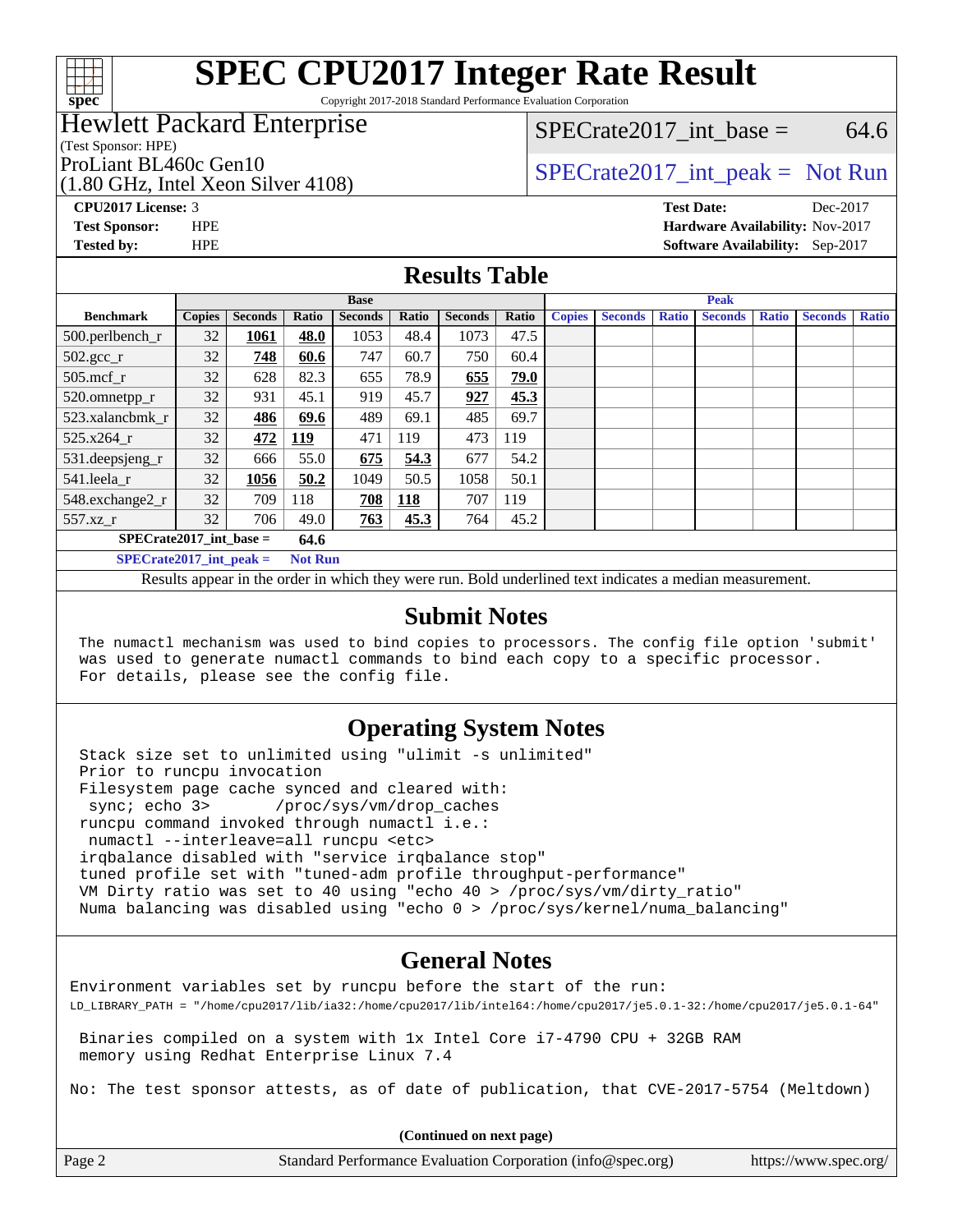### $+\ +$ **[spec](http://www.spec.org/)**

# **[SPEC CPU2017 Integer Rate Result](http://www.spec.org/auto/cpu2017/Docs/result-fields.html#SPECCPU2017IntegerRateResult)**

Copyright 2017-2018 Standard Performance Evaluation Corporation

### Hewlett Packard Enterprise

(1.80 GHz, Intel Xeon Silver 4108)

SPECrate2017 int\_base =  $64.6$ 

(Test Sponsor: HPE)

ProLiant BL460c Gen10  $SPECTA = 108$   $SPECTA = 108$   $SPECTA = 108$ 

**[Tested by:](http://www.spec.org/auto/cpu2017/Docs/result-fields.html#Testedby)** HPE **[Software Availability:](http://www.spec.org/auto/cpu2017/Docs/result-fields.html#SoftwareAvailability)** Sep-2017

**[CPU2017 License:](http://www.spec.org/auto/cpu2017/Docs/result-fields.html#CPU2017License)** 3 **[Test Date:](http://www.spec.org/auto/cpu2017/Docs/result-fields.html#TestDate)** Dec-2017 **[Test Sponsor:](http://www.spec.org/auto/cpu2017/Docs/result-fields.html#TestSponsor)** HPE **[Hardware Availability:](http://www.spec.org/auto/cpu2017/Docs/result-fields.html#HardwareAvailability)** Nov-2017

#### **[General Notes \(Continued\)](http://www.spec.org/auto/cpu2017/Docs/result-fields.html#GeneralNotes)**

is mitigated in the system as tested and documented. No: The test sponsor attests, as of date of publication, that CVE-2017-5753 (Spectre variant 1) is mitigated in the system as tested and documented. No: The test sponsor attests, as of date of publication, that CVE-2017-5715 (Spectre variant 2) is mitigated in the system as tested and documented.

This benchmark result is intended to provide perspective on past performance using the historical hardware and/or software described on this result page.

The system as described on this result page was formerly generally available. At the time of this publication, it may not be shipping, and/or may not be supported, and/or may fail to meet other tests of General Availability described in the SPEC OSG Policy document, <http://wwww.spec.org/osg/policy.htm.>

This measured result may not be representative of the result that would be measured were this benchmark run with hardware and software available as of the publication date.

jemalloc: configured and built at default for 32bit (i686) and 64bit (x86\_64) targets; built with RedHat Enterprise 7.4, and the system compiler gcc 4.8.5; sources available from jemalloc.net or <https://github.com/jemalloc/jemalloc/releases>

### **[Platform Notes](http://www.spec.org/auto/cpu2017/Docs/result-fields.html#PlatformNotes)**

 BIOS Configuration: Thermal Configuration set to Maximum Cooling Memory Patrol Scrubbing set to Disabled LLC Prefetch set to Enabled LLC Dead Line Allocation set to Disabled Workload Profile set to General Throughput Compute Minimum Processor Idle Power Core C-State set to C1E State Sysinfo program /home/cpu2017/bin/sysinfo Rev: r5797 of 2017-06-14 96c45e4568ad54c135fd618bcc091c0f running on bl460c16suse Sat Dec 16 02:40:36 2017 SUT (System Under Test) info as seen by some common utilities. For more information on this section, see <https://www.spec.org/cpu2017/Docs/config.html#sysinfo>

 From /proc/cpuinfo model name : Intel(R) Xeon(R) Silver 4108 CPU @ 1.80GHz 2 "physical id"s (chips) 32 "processors"

**(Continued on next page)**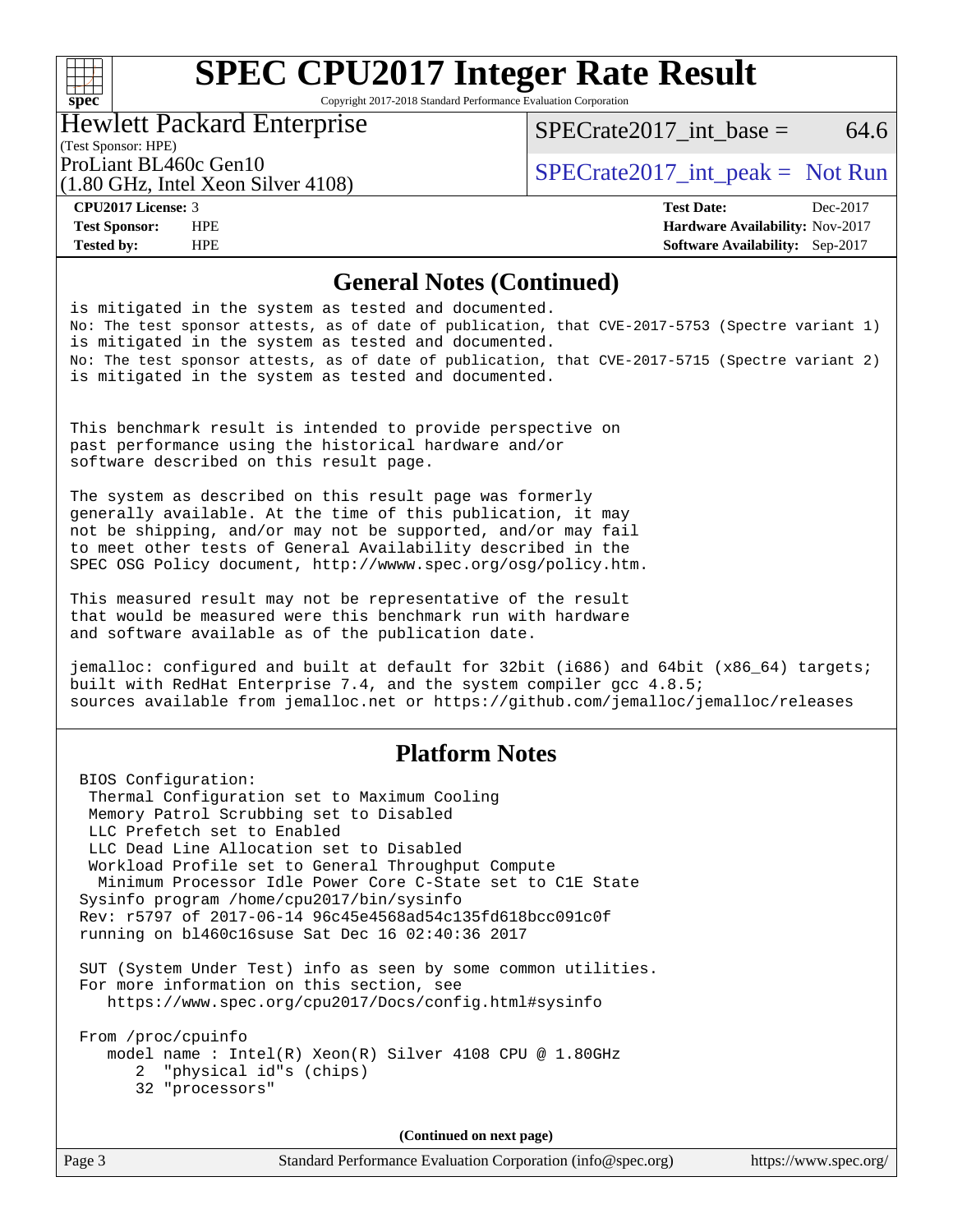

Copyright 2017-2018 Standard Performance Evaluation Corporation

| <b>Hewlett Packard Enterprise</b> |  |
|-----------------------------------|--|
| (Test Sponsor: HPE)               |  |

ProLiant BL460c Gen10<br>(1.80 GHz, Intel Xeon Silver 4108)  $\begin{array}{c|c}\n\text{SPECrate2017\_int\_peak = Not Run}\n\end{array}$  $SPECTate2017\_int\_base =$  64.6

(1.80 GHz, Intel Xeon Silver 4108)

**[CPU2017 License:](http://www.spec.org/auto/cpu2017/Docs/result-fields.html#CPU2017License)** 3 **[Test Date:](http://www.spec.org/auto/cpu2017/Docs/result-fields.html#TestDate)** Dec-2017 **[Test Sponsor:](http://www.spec.org/auto/cpu2017/Docs/result-fields.html#TestSponsor)** HPE **[Hardware Availability:](http://www.spec.org/auto/cpu2017/Docs/result-fields.html#HardwareAvailability)** Nov-2017 **[Tested by:](http://www.spec.org/auto/cpu2017/Docs/result-fields.html#Testedby)** HPE **HPE [Software Availability:](http://www.spec.org/auto/cpu2017/Docs/result-fields.html#SoftwareAvailability)** Sep-2017

#### **[Platform Notes \(Continued\)](http://www.spec.org/auto/cpu2017/Docs/result-fields.html#PlatformNotes)**

| cpu cores $: 8$<br>siblings : 16<br>physical 0: cores 0 1 2 3 4 5 6 7<br>physical 1: cores 0 1 2 3 4 5 6 7    | cores, siblings (Caution: counting these is hw and system dependent. The following<br>excerpts from /proc/cpuinfo might not be reliable. Use with caution.)                                                                                                                                                                                                                                                                                                                                                                                                                                                                                                                                                                                                         |
|---------------------------------------------------------------------------------------------------------------|---------------------------------------------------------------------------------------------------------------------------------------------------------------------------------------------------------------------------------------------------------------------------------------------------------------------------------------------------------------------------------------------------------------------------------------------------------------------------------------------------------------------------------------------------------------------------------------------------------------------------------------------------------------------------------------------------------------------------------------------------------------------|
| From 1scpu:                                                                                                   |                                                                                                                                                                                                                                                                                                                                                                                                                                                                                                                                                                                                                                                                                                                                                                     |
| Architecture:<br>$CPU$ op-mode(s):<br>Byte Order:<br>CPU(s):<br>On-line $CPU(s)$ list:<br>Thread(s) per core: | x86_64<br>32-bit, 64-bit<br>Little Endian<br>32<br>$0 - 31$<br>2                                                                                                                                                                                                                                                                                                                                                                                                                                                                                                                                                                                                                                                                                                    |
| $Core(s)$ per socket:                                                                                         | 8<br>2                                                                                                                                                                                                                                                                                                                                                                                                                                                                                                                                                                                                                                                                                                                                                              |
| Socket(s):<br>NUMA $node(s):$                                                                                 | 2                                                                                                                                                                                                                                                                                                                                                                                                                                                                                                                                                                                                                                                                                                                                                                   |
| Vendor ID:                                                                                                    | GenuineIntel                                                                                                                                                                                                                                                                                                                                                                                                                                                                                                                                                                                                                                                                                                                                                        |
| CPU family:<br>Model:                                                                                         | 6<br>85                                                                                                                                                                                                                                                                                                                                                                                                                                                                                                                                                                                                                                                                                                                                                             |
| Model name:                                                                                                   | $Intel(R) Xeon(R) Silver 4108 CPU @ 1.80GHz$                                                                                                                                                                                                                                                                                                                                                                                                                                                                                                                                                                                                                                                                                                                        |
| Stepping:                                                                                                     | 4                                                                                                                                                                                                                                                                                                                                                                                                                                                                                                                                                                                                                                                                                                                                                                   |
| CPU MHz:                                                                                                      | 1795.780                                                                                                                                                                                                                                                                                                                                                                                                                                                                                                                                                                                                                                                                                                                                                            |
| BogoMIPS:<br>Virtualization:                                                                                  | 3591.56<br>$VT - x$                                                                                                                                                                                                                                                                                                                                                                                                                                                                                                                                                                                                                                                                                                                                                 |
| Lld cache:                                                                                                    | 32K                                                                                                                                                                                                                                                                                                                                                                                                                                                                                                                                                                                                                                                                                                                                                                 |
| $L1i$ cache:                                                                                                  | 32K                                                                                                                                                                                                                                                                                                                                                                                                                                                                                                                                                                                                                                                                                                                                                                 |
| $L2$ cache:                                                                                                   | 1024K                                                                                                                                                                                                                                                                                                                                                                                                                                                                                                                                                                                                                                                                                                                                                               |
| L3 cache:                                                                                                     | 11264K                                                                                                                                                                                                                                                                                                                                                                                                                                                                                                                                                                                                                                                                                                                                                              |
| NUMA node0 CPU(s):                                                                                            | $0 - 7$ , 16-23                                                                                                                                                                                                                                                                                                                                                                                                                                                                                                                                                                                                                                                                                                                                                     |
| NUMA $node1$ $CPU(s):$                                                                                        | $8 - 15, 24 - 31$                                                                                                                                                                                                                                                                                                                                                                                                                                                                                                                                                                                                                                                                                                                                                   |
| Flaqs:                                                                                                        | fpu vme de pse tsc msr pae mce cx8 apic sep mtrr pge mca cmov<br>pat pse36 clflush dts acpi mmx fxsr sse sse2 ss ht tm pbe syscall nx pdpelgb rdtscp<br>lm constant_tsc art arch_perfmon pebs bts rep_good nopl xtopology nonstop_tsc<br>aperfmperf eagerfpu pni pclmulqdq dtes64 monitor ds_cpl vmx smx est tm2 ssse3 sdbg<br>fma cx16 xtpr pdcm pcid dca sse4_1 sse4_2 x2apic movbe popcnt tsc_deadline_timer aes<br>xsave avx f16c rdrand lahf_lm abm 3dnowprefetch ida arat epb pln pts dtherm intel_pt<br>tpr_shadow vnmi flexpriority ept vpid fsgsbase tsc_adjust bmil hle avx2 smep bmi2<br>erms invpcid rtm cqm mpx avx512f avx512dq rdseed adx smap clflushopt clwb avx512cd<br>avx512bw avx512vl xsaveopt xsavec xgetbvl cqm_llc cqm_occup_llc pku ospke |
| /proc/cpuinfo cache data<br>cache size : 11264 KB                                                             |                                                                                                                                                                                                                                                                                                                                                                                                                                                                                                                                                                                                                                                                                                                                                                     |
| physical chip.<br>$available: 2 nodes (0-1)$                                                                  | From numactl --hardware WARNING: a numactl 'node' might or might not correspond to a                                                                                                                                                                                                                                                                                                                                                                                                                                                                                                                                                                                                                                                                                |
|                                                                                                               |                                                                                                                                                                                                                                                                                                                                                                                                                                                                                                                                                                                                                                                                                                                                                                     |
|                                                                                                               | (Continued on next page)                                                                                                                                                                                                                                                                                                                                                                                                                                                                                                                                                                                                                                                                                                                                            |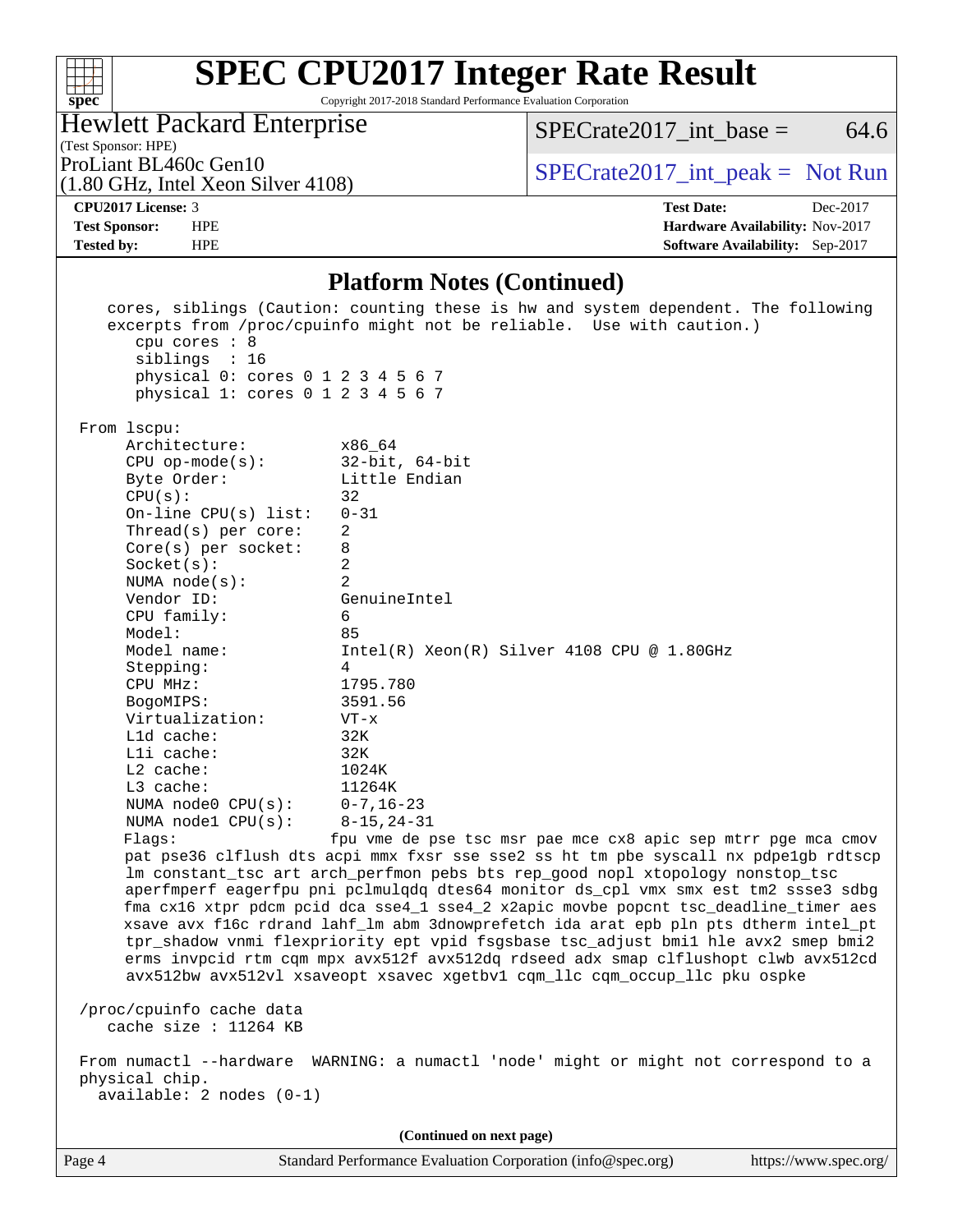## **[SPEC CPU2017 Integer Rate Result](http://www.spec.org/auto/cpu2017/Docs/result-fields.html#SPECCPU2017IntegerRateResult)** Copyright 2017-2018 Standard Performance Evaluation Corporation

Hewlett Packard Enterprise

(1.80 GHz, Intel Xeon Silver 4108)

 $SPECTate2017\_int\_base = 64.6$ 

(Test Sponsor: HPE)

ProLiant BL460c Gen10  $SPECTA = 108$   $SPECTA = 108$   $SPECTA = 108$ 

**[spec](http://www.spec.org/)**

 $+\!\!+\!\!$ 

**[CPU2017 License:](http://www.spec.org/auto/cpu2017/Docs/result-fields.html#CPU2017License)** 3 **[Test Date:](http://www.spec.org/auto/cpu2017/Docs/result-fields.html#TestDate)** Dec-2017 **[Test Sponsor:](http://www.spec.org/auto/cpu2017/Docs/result-fields.html#TestSponsor)** HPE **[Hardware Availability:](http://www.spec.org/auto/cpu2017/Docs/result-fields.html#HardwareAvailability)** Nov-2017 **[Tested by:](http://www.spec.org/auto/cpu2017/Docs/result-fields.html#Testedby)** HPE **[Software Availability:](http://www.spec.org/auto/cpu2017/Docs/result-fields.html#SoftwareAvailability)** Sep-2017

#### **[Platform Notes \(Continued\)](http://www.spec.org/auto/cpu2017/Docs/result-fields.html#PlatformNotes)**

 node 0 cpus: 0 1 2 3 4 5 6 7 16 17 18 19 20 21 22 23 node 0 size: 96350 MB node 0 free: 95950 MB node 1 cpus: 8 9 10 11 12 13 14 15 24 25 26 27 28 29 30 31 node 1 size: 96765 MB node 1 free: 96388 MB node distances: node 0 1 0: 10 21 1: 21 10 From /proc/meminfo MemTotal: 197750024 kB HugePages\_Total: 0 Hugepagesize: 2048 kB From /etc/\*release\* /etc/\*version\* SuSE-release: SUSE Linux Enterprise Server 12 (x86\_64) VERSION = 12 PATCHLEVEL = 3 # This file is deprecated and will be removed in a future service pack or release. # Please check /etc/os-release for details about this release. os-release: NAME="SLES" VERSION="12-SP3" VERSION\_ID="12.3" PRETTY\_NAME="SUSE Linux Enterprise Server 12 SP3" ID="sles" ANSI\_COLOR="0;32" CPE\_NAME="cpe:/o:suse:sles:12:sp3" uname -a: Linux bl460c16suse 4.4.73-5-default #1 SMP Tue Jul 4 15:33:39 UTC 2017 (b7ce4e4) x86\_64 x86\_64 x86\_64 GNU/Linux run-level 3 Dec 16 02:39 SPEC is set to: /home/cpu2017 Filesystem Type Size Used Avail Use% Mounted on /dev/sda4 xfs 852G 232G 620G 28% /home Additional information from dmidecode follows. WARNING: Use caution when you interpret this section. The 'dmidecode' program reads system data which is "intended to allow hardware to be accurately determined", but the intent may not be met, as there are frequent changes to hardware, firmware, and the "DMTF SMBIOS" standard. BIOS HPE I41 11/14/2017 **(Continued on next page)**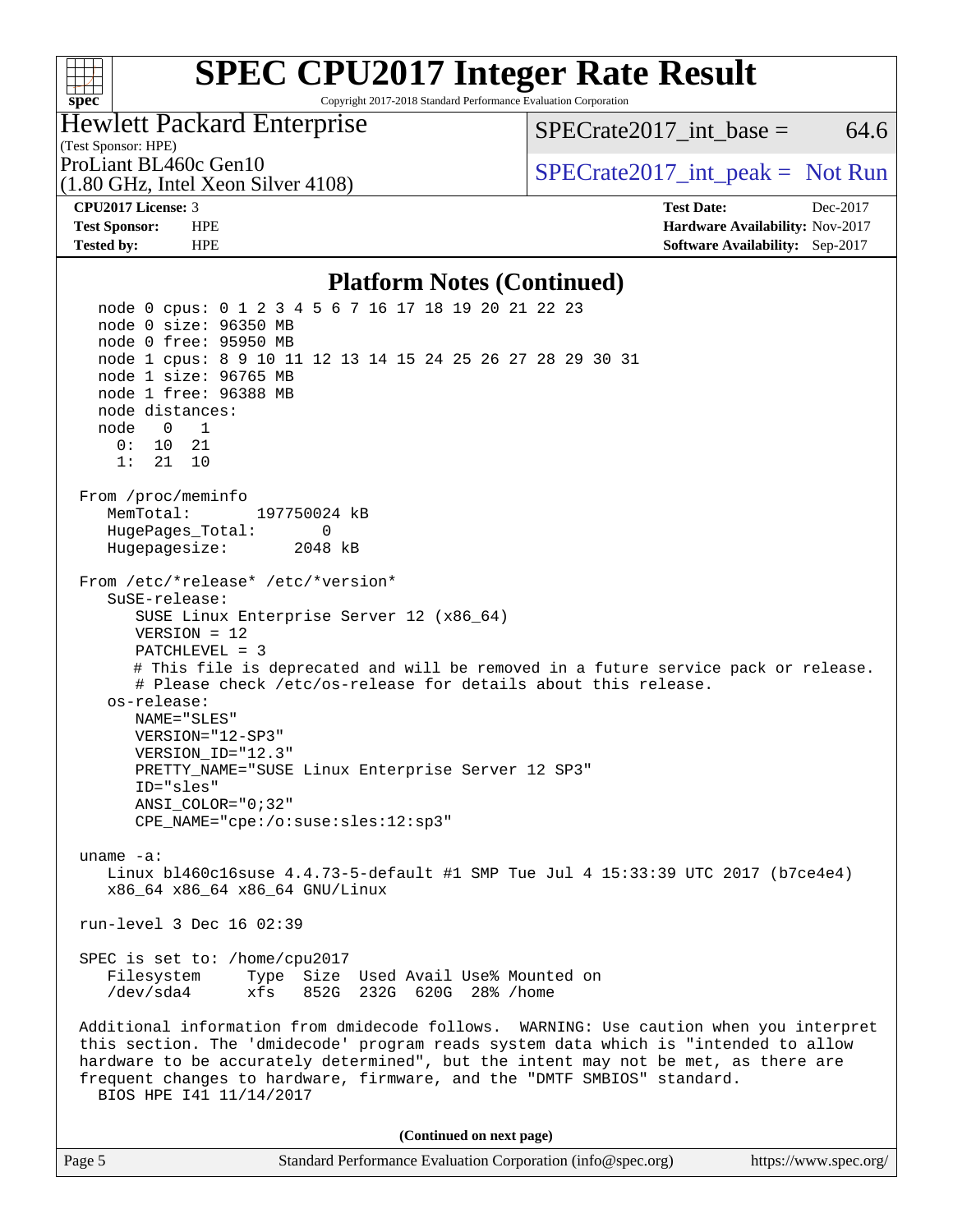#### $+\!\!+\!\!$ **[spec](http://www.spec.org/)**

# **[SPEC CPU2017 Integer Rate Result](http://www.spec.org/auto/cpu2017/Docs/result-fields.html#SPECCPU2017IntegerRateResult)**

Copyright 2017-2018 Standard Performance Evaluation Corporation

#### Hewlett Packard Enterprise

 $SPECTate2017\_int\_base = 64.6$ 

(Test Sponsor: HPE)

(1.80 GHz, Intel Xeon Silver 4108)

ProLiant BL460c Gen10<br>  $\begin{array}{r} \text{SPECrate2017\_int\_peak} = \text{Not Run} \\ \text{SPECrate2017\_int\_peak} = \text{Not Run} \end{array}$ 

**[CPU2017 License:](http://www.spec.org/auto/cpu2017/Docs/result-fields.html#CPU2017License)** 3 **[Test Date:](http://www.spec.org/auto/cpu2017/Docs/result-fields.html#TestDate)** Dec-2017 **[Test Sponsor:](http://www.spec.org/auto/cpu2017/Docs/result-fields.html#TestSponsor)** HPE **[Hardware Availability:](http://www.spec.org/auto/cpu2017/Docs/result-fields.html#HardwareAvailability)** Nov-2017 **[Tested by:](http://www.spec.org/auto/cpu2017/Docs/result-fields.html#Testedby)** HPE **[Software Availability:](http://www.spec.org/auto/cpu2017/Docs/result-fields.html#SoftwareAvailability)** Sep-2017

#### **[Platform Notes \(Continued\)](http://www.spec.org/auto/cpu2017/Docs/result-fields.html#PlatformNotes)**

 Memory: 4x UNKNOWN NOT AVAILABLE 12x UNKNOWN NOT AVAILABLE 16 GB 2 rank 2666, configured at 2400

(End of data from sysinfo program)

### **[Compiler Version Notes](http://www.spec.org/auto/cpu2017/Docs/result-fields.html#CompilerVersionNotes)**

============================================================================== CC 500.perlbench  $r(base)$  502.gcc  $r(base)$  505.mcf  $r(base)$  525.x264  $r(base)$  557.xz\_r(base) ------------------------------------------------------------------------------

icc (ICC) 18.0.0 20170811

Copyright (C) 1985-2017 Intel Corporation. All rights reserved. ------------------------------------------------------------------------------

============================================================================== CXXC 520.omnetpp\_r(base) 523.xalancbmk\_r(base) 531.deepsjeng\_r(base)

541.leela\_r(base)

------------------------------------------------------------------------------

icpc (ICC) 18.0.0 20170811 Copyright (C) 1985-2017 Intel Corporation. All rights reserved.

------------------------------------------------------------------------------

==============================================================================

 FC 548.exchange2\_r(base) ------------------------------------------------------------------------------

ifort (IFORT) 18.0.0 20170811

Copyright (C) 1985-2017 Intel Corporation. All rights reserved. ------------------------------------------------------------------------------

## **[Base Compiler Invocation](http://www.spec.org/auto/cpu2017/Docs/result-fields.html#BaseCompilerInvocation)**

[C benchmarks](http://www.spec.org/auto/cpu2017/Docs/result-fields.html#Cbenchmarks): [icc](http://www.spec.org/cpu2017/results/res2018q2/cpu2017-20171226-02237.flags.html#user_CCbase_intel_icc_18.0_66fc1ee009f7361af1fbd72ca7dcefbb700085f36577c54f309893dd4ec40d12360134090235512931783d35fd58c0460139e722d5067c5574d8eaf2b3e37e92)

[C++ benchmarks:](http://www.spec.org/auto/cpu2017/Docs/result-fields.html#CXXbenchmarks) [icpc](http://www.spec.org/cpu2017/results/res2018q2/cpu2017-20171226-02237.flags.html#user_CXXbase_intel_icpc_18.0_c510b6838c7f56d33e37e94d029a35b4a7bccf4766a728ee175e80a419847e808290a9b78be685c44ab727ea267ec2f070ec5dc83b407c0218cded6866a35d07)

[Fortran benchmarks](http://www.spec.org/auto/cpu2017/Docs/result-fields.html#Fortranbenchmarks): [ifort](http://www.spec.org/cpu2017/results/res2018q2/cpu2017-20171226-02237.flags.html#user_FCbase_intel_ifort_18.0_8111460550e3ca792625aed983ce982f94888b8b503583aa7ba2b8303487b4d8a21a13e7191a45c5fd58ff318f48f9492884d4413fa793fd88dd292cad7027ca)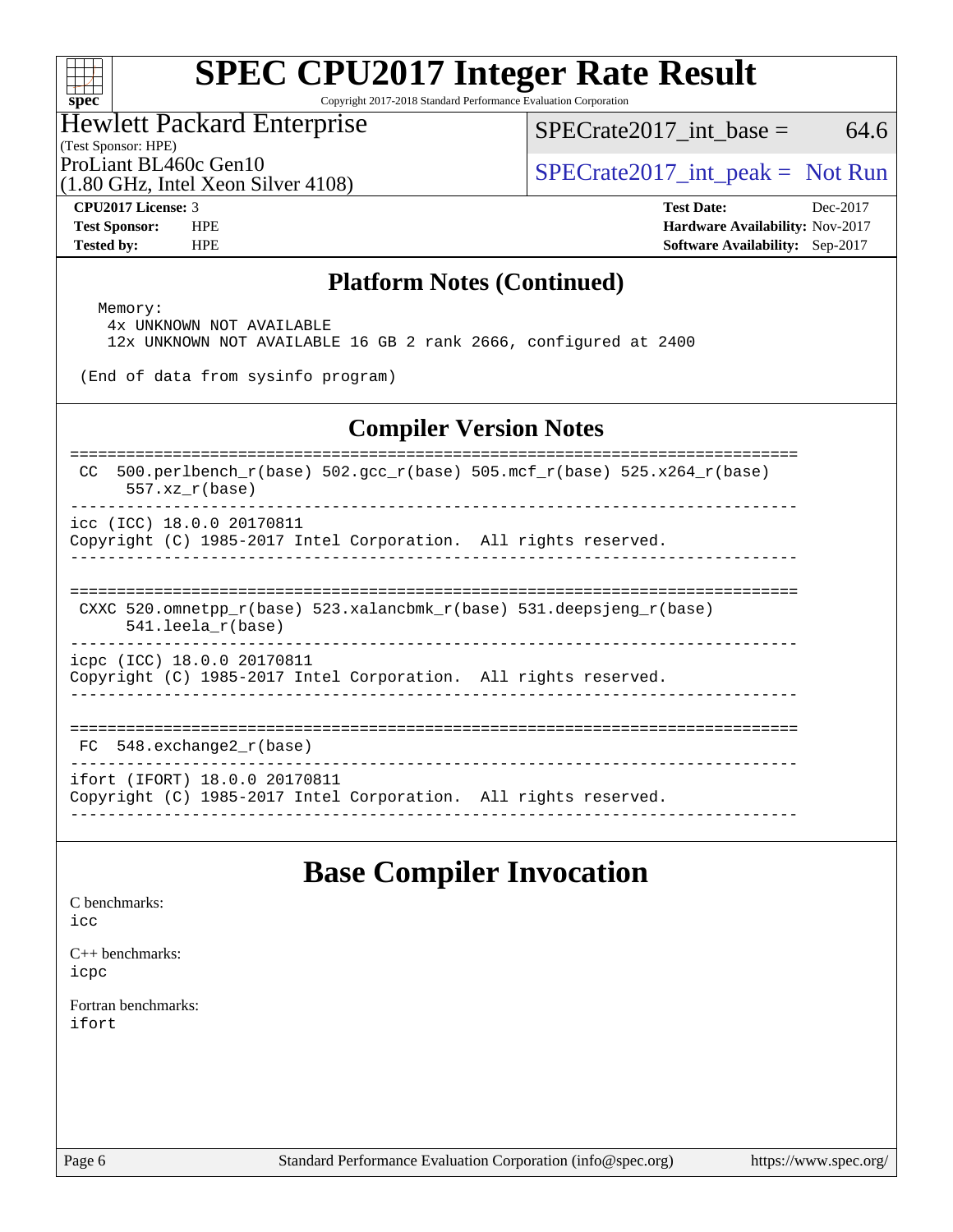

Copyright 2017-2018 Standard Performance Evaluation Corporation

#### Hewlett Packard Enterprise

 $SPECTate2017\_int\_base = 64.6$ 

(Test Sponsor: HPE)

(1.80 GHz, Intel Xeon Silver 4108)

ProLiant BL460c Gen10<br>  $SPECTR$  [SPECrate2017\\_int\\_peak =](http://www.spec.org/auto/cpu2017/Docs/result-fields.html#SPECrate2017intpeak) Not Run

**[CPU2017 License:](http://www.spec.org/auto/cpu2017/Docs/result-fields.html#CPU2017License)** 3 **[Test Date:](http://www.spec.org/auto/cpu2017/Docs/result-fields.html#TestDate)** Dec-2017 **[Test Sponsor:](http://www.spec.org/auto/cpu2017/Docs/result-fields.html#TestSponsor)** HPE **[Hardware Availability:](http://www.spec.org/auto/cpu2017/Docs/result-fields.html#HardwareAvailability)** Nov-2017 **[Tested by:](http://www.spec.org/auto/cpu2017/Docs/result-fields.html#Testedby)** HPE **[Software Availability:](http://www.spec.org/auto/cpu2017/Docs/result-fields.html#SoftwareAvailability)** Sep-2017

## **[Base Portability Flags](http://www.spec.org/auto/cpu2017/Docs/result-fields.html#BasePortabilityFlags)**

 500.perlbench\_r: [-DSPEC\\_LP64](http://www.spec.org/cpu2017/results/res2018q2/cpu2017-20171226-02237.flags.html#b500.perlbench_r_basePORTABILITY_DSPEC_LP64) [-DSPEC\\_LINUX\\_X64](http://www.spec.org/cpu2017/results/res2018q2/cpu2017-20171226-02237.flags.html#b500.perlbench_r_baseCPORTABILITY_DSPEC_LINUX_X64) 502.gcc\_r: [-DSPEC\\_LP64](http://www.spec.org/cpu2017/results/res2018q2/cpu2017-20171226-02237.flags.html#suite_basePORTABILITY502_gcc_r_DSPEC_LP64) 505.mcf\_r: [-DSPEC\\_LP64](http://www.spec.org/cpu2017/results/res2018q2/cpu2017-20171226-02237.flags.html#suite_basePORTABILITY505_mcf_r_DSPEC_LP64) 520.omnetpp\_r: [-DSPEC\\_LP64](http://www.spec.org/cpu2017/results/res2018q2/cpu2017-20171226-02237.flags.html#suite_basePORTABILITY520_omnetpp_r_DSPEC_LP64) 523.xalancbmk\_r: [-DSPEC\\_LP64](http://www.spec.org/cpu2017/results/res2018q2/cpu2017-20171226-02237.flags.html#suite_basePORTABILITY523_xalancbmk_r_DSPEC_LP64) [-DSPEC\\_LINUX](http://www.spec.org/cpu2017/results/res2018q2/cpu2017-20171226-02237.flags.html#b523.xalancbmk_r_baseCXXPORTABILITY_DSPEC_LINUX) 525.x264\_r: [-DSPEC\\_LP64](http://www.spec.org/cpu2017/results/res2018q2/cpu2017-20171226-02237.flags.html#suite_basePORTABILITY525_x264_r_DSPEC_LP64) 531.deepsjeng\_r: [-DSPEC\\_LP64](http://www.spec.org/cpu2017/results/res2018q2/cpu2017-20171226-02237.flags.html#suite_basePORTABILITY531_deepsjeng_r_DSPEC_LP64) 541.leela\_r: [-DSPEC\\_LP64](http://www.spec.org/cpu2017/results/res2018q2/cpu2017-20171226-02237.flags.html#suite_basePORTABILITY541_leela_r_DSPEC_LP64) 548.exchange2\_r: [-DSPEC\\_LP64](http://www.spec.org/cpu2017/results/res2018q2/cpu2017-20171226-02237.flags.html#suite_basePORTABILITY548_exchange2_r_DSPEC_LP64) 557.xz\_r: [-DSPEC\\_LP64](http://www.spec.org/cpu2017/results/res2018q2/cpu2017-20171226-02237.flags.html#suite_basePORTABILITY557_xz_r_DSPEC_LP64)

## **[Base Optimization Flags](http://www.spec.org/auto/cpu2017/Docs/result-fields.html#BaseOptimizationFlags)**

[C benchmarks](http://www.spec.org/auto/cpu2017/Docs/result-fields.html#Cbenchmarks):

[-Wl,-z,muldefs](http://www.spec.org/cpu2017/results/res2018q2/cpu2017-20171226-02237.flags.html#user_CCbase_link_force_multiple1_b4cbdb97b34bdee9ceefcfe54f4c8ea74255f0b02a4b23e853cdb0e18eb4525ac79b5a88067c842dd0ee6996c24547a27a4b99331201badda8798ef8a743f577) [-xCORE-AVX512](http://www.spec.org/cpu2017/results/res2018q2/cpu2017-20171226-02237.flags.html#user_CCbase_f-xCORE-AVX512) [-ipo](http://www.spec.org/cpu2017/results/res2018q2/cpu2017-20171226-02237.flags.html#user_CCbase_f-ipo) [-O3](http://www.spec.org/cpu2017/results/res2018q2/cpu2017-20171226-02237.flags.html#user_CCbase_f-O3) [-no-prec-div](http://www.spec.org/cpu2017/results/res2018q2/cpu2017-20171226-02237.flags.html#user_CCbase_f-no-prec-div) [-qopt-mem-layout-trans=3](http://www.spec.org/cpu2017/results/res2018q2/cpu2017-20171226-02237.flags.html#user_CCbase_f-qopt-mem-layout-trans_de80db37974c74b1f0e20d883f0b675c88c3b01e9d123adea9b28688d64333345fb62bc4a798493513fdb68f60282f9a726aa07f478b2f7113531aecce732043) [-L/usr/local/je5.0.1-64/lib](http://www.spec.org/cpu2017/results/res2018q2/cpu2017-20171226-02237.flags.html#user_CCbase_jemalloc_link_path64_4b10a636b7bce113509b17f3bd0d6226c5fb2346b9178c2d0232c14f04ab830f976640479e5c33dc2bcbbdad86ecfb6634cbbd4418746f06f368b512fced5394) [-ljemalloc](http://www.spec.org/cpu2017/results/res2018q2/cpu2017-20171226-02237.flags.html#user_CCbase_jemalloc_link_lib_d1249b907c500fa1c0672f44f562e3d0f79738ae9e3c4a9c376d49f265a04b9c99b167ecedbf6711b3085be911c67ff61f150a17b3472be731631ba4d0471706)

[C++ benchmarks:](http://www.spec.org/auto/cpu2017/Docs/result-fields.html#CXXbenchmarks)

[-Wl,-z,muldefs](http://www.spec.org/cpu2017/results/res2018q2/cpu2017-20171226-02237.flags.html#user_CXXbase_link_force_multiple1_b4cbdb97b34bdee9ceefcfe54f4c8ea74255f0b02a4b23e853cdb0e18eb4525ac79b5a88067c842dd0ee6996c24547a27a4b99331201badda8798ef8a743f577) [-xCORE-AVX512](http://www.spec.org/cpu2017/results/res2018q2/cpu2017-20171226-02237.flags.html#user_CXXbase_f-xCORE-AVX512) [-ipo](http://www.spec.org/cpu2017/results/res2018q2/cpu2017-20171226-02237.flags.html#user_CXXbase_f-ipo) [-O3](http://www.spec.org/cpu2017/results/res2018q2/cpu2017-20171226-02237.flags.html#user_CXXbase_f-O3) [-no-prec-div](http://www.spec.org/cpu2017/results/res2018q2/cpu2017-20171226-02237.flags.html#user_CXXbase_f-no-prec-div) [-qopt-mem-layout-trans=3](http://www.spec.org/cpu2017/results/res2018q2/cpu2017-20171226-02237.flags.html#user_CXXbase_f-qopt-mem-layout-trans_de80db37974c74b1f0e20d883f0b675c88c3b01e9d123adea9b28688d64333345fb62bc4a798493513fdb68f60282f9a726aa07f478b2f7113531aecce732043) [-L/usr/local/je5.0.1-64/lib](http://www.spec.org/cpu2017/results/res2018q2/cpu2017-20171226-02237.flags.html#user_CXXbase_jemalloc_link_path64_4b10a636b7bce113509b17f3bd0d6226c5fb2346b9178c2d0232c14f04ab830f976640479e5c33dc2bcbbdad86ecfb6634cbbd4418746f06f368b512fced5394) [-ljemalloc](http://www.spec.org/cpu2017/results/res2018q2/cpu2017-20171226-02237.flags.html#user_CXXbase_jemalloc_link_lib_d1249b907c500fa1c0672f44f562e3d0f79738ae9e3c4a9c376d49f265a04b9c99b167ecedbf6711b3085be911c67ff61f150a17b3472be731631ba4d0471706)

[Fortran benchmarks](http://www.spec.org/auto/cpu2017/Docs/result-fields.html#Fortranbenchmarks):

[-Wl,-z,muldefs](http://www.spec.org/cpu2017/results/res2018q2/cpu2017-20171226-02237.flags.html#user_FCbase_link_force_multiple1_b4cbdb97b34bdee9ceefcfe54f4c8ea74255f0b02a4b23e853cdb0e18eb4525ac79b5a88067c842dd0ee6996c24547a27a4b99331201badda8798ef8a743f577) [-xCORE-AVX512](http://www.spec.org/cpu2017/results/res2018q2/cpu2017-20171226-02237.flags.html#user_FCbase_f-xCORE-AVX512) [-ipo](http://www.spec.org/cpu2017/results/res2018q2/cpu2017-20171226-02237.flags.html#user_FCbase_f-ipo) [-O3](http://www.spec.org/cpu2017/results/res2018q2/cpu2017-20171226-02237.flags.html#user_FCbase_f-O3) [-no-prec-div](http://www.spec.org/cpu2017/results/res2018q2/cpu2017-20171226-02237.flags.html#user_FCbase_f-no-prec-div) [-qopt-mem-layout-trans=3](http://www.spec.org/cpu2017/results/res2018q2/cpu2017-20171226-02237.flags.html#user_FCbase_f-qopt-mem-layout-trans_de80db37974c74b1f0e20d883f0b675c88c3b01e9d123adea9b28688d64333345fb62bc4a798493513fdb68f60282f9a726aa07f478b2f7113531aecce732043) [-nostandard-realloc-lhs](http://www.spec.org/cpu2017/results/res2018q2/cpu2017-20171226-02237.flags.html#user_FCbase_f_2003_std_realloc_82b4557e90729c0f113870c07e44d33d6f5a304b4f63d4c15d2d0f1fab99f5daaed73bdb9275d9ae411527f28b936061aa8b9c8f2d63842963b95c9dd6426b8a) [-align array32byte](http://www.spec.org/cpu2017/results/res2018q2/cpu2017-20171226-02237.flags.html#user_FCbase_align_array32byte_b982fe038af199962ba9a80c053b8342c548c85b40b8e86eb3cc33dee0d7986a4af373ac2d51c3f7cf710a18d62fdce2948f201cd044323541f22fc0fffc51b6) [-L/usr/local/je5.0.1-64/lib](http://www.spec.org/cpu2017/results/res2018q2/cpu2017-20171226-02237.flags.html#user_FCbase_jemalloc_link_path64_4b10a636b7bce113509b17f3bd0d6226c5fb2346b9178c2d0232c14f04ab830f976640479e5c33dc2bcbbdad86ecfb6634cbbd4418746f06f368b512fced5394) [-ljemalloc](http://www.spec.org/cpu2017/results/res2018q2/cpu2017-20171226-02237.flags.html#user_FCbase_jemalloc_link_lib_d1249b907c500fa1c0672f44f562e3d0f79738ae9e3c4a9c376d49f265a04b9c99b167ecedbf6711b3085be911c67ff61f150a17b3472be731631ba4d0471706)

## **[Base Other Flags](http://www.spec.org/auto/cpu2017/Docs/result-fields.html#BaseOtherFlags)**

[C benchmarks](http://www.spec.org/auto/cpu2017/Docs/result-fields.html#Cbenchmarks):  $-m64 - std= c11$  $-m64 - std= c11$ [C++ benchmarks:](http://www.spec.org/auto/cpu2017/Docs/result-fields.html#CXXbenchmarks)  $-m64$ [Fortran benchmarks](http://www.spec.org/auto/cpu2017/Docs/result-fields.html#Fortranbenchmarks): [-m64](http://www.spec.org/cpu2017/results/res2018q2/cpu2017-20171226-02237.flags.html#user_FCbase_intel_intel64_18.0_af43caccfc8ded86e7699f2159af6efc7655f51387b94da716254467f3c01020a5059329e2569e4053f409e7c9202a7efc638f7a6d1ffb3f52dea4a3e31d82ab)

The flags files that were used to format this result can be browsed at

<http://www.spec.org/cpu2017/flags/Intel-ic18.0-official-linux64.2017-10-19.html> <http://www.spec.org/cpu2017/flags/HPE-Platform-Flags-Intel-V1.2-SKX-revG.html>